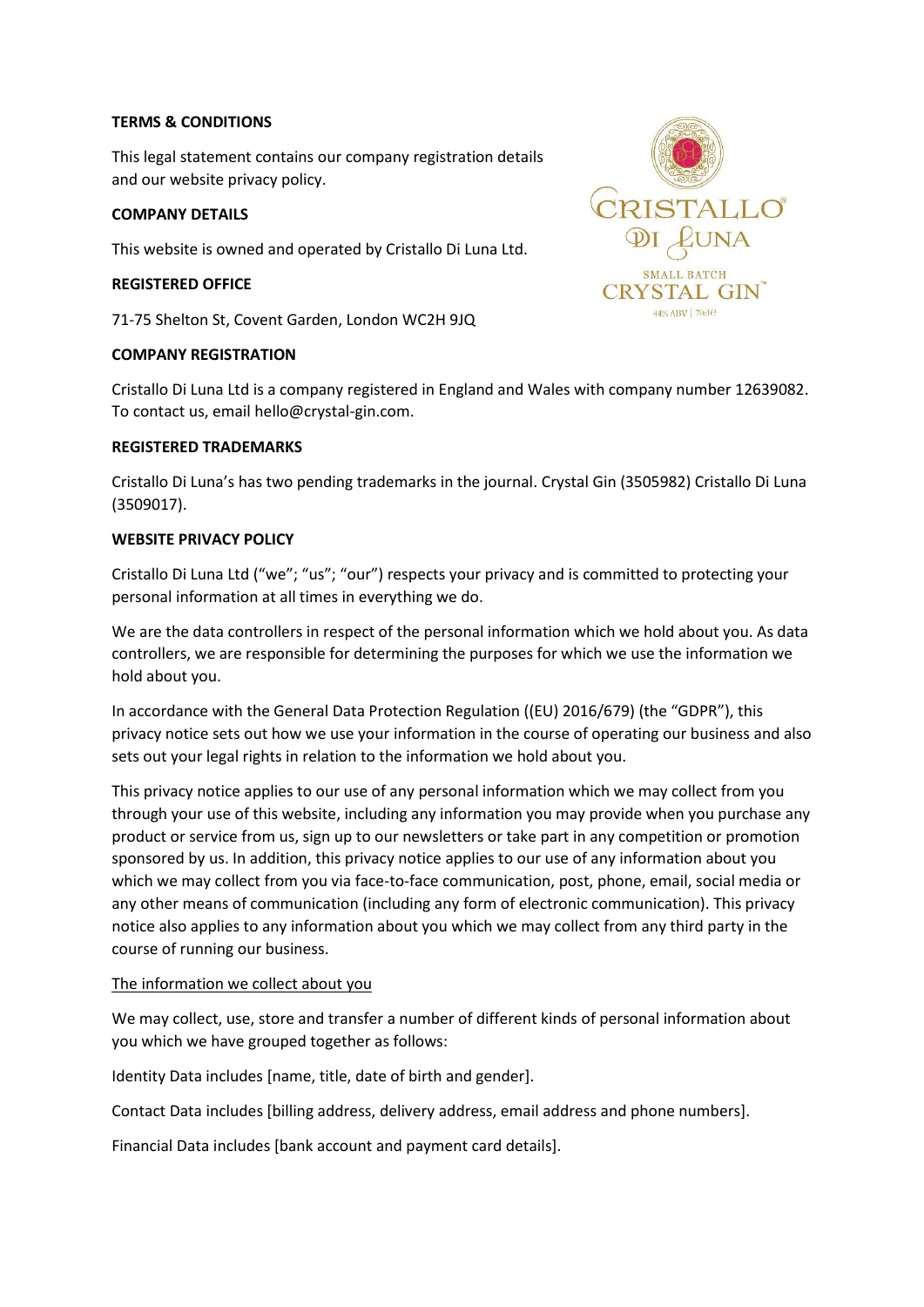Transaction Data includes [details about payments to and from you and other details of products and services you have purchased / ordered from us, such as distillery tours.

Technical Data includes [internet protocol (IP) address, your login data, browser type and version, time zone setting and location, browser plug-in types and versions, operating system and platform and other technology on the devices you use to access this website].

Profile Data includes [details of your username and password as a registered user of our website; purchases or orders made by you in relation to any products or services; subscriptions by you to any newsletters or to any products or services we provide; details of any interests, preferences, survey responses, feedback or complaints which you have communicated to us; and details which you have provided in relation to taking part in any competition or promotion sponsored by us].

Usage Data includes [information about how you use our website, products and services].

Marketing and Communications Data includes [name, email address, your preferences in receiving marketing materials, promotions and/or newsletters from us and your communication preferences.

We may also be required to process additional information about you from time to time in the course of operating our business where this is necessary for the purposes of administering our business correctly and/or promoting our products and services effectively.

Where we need to collect personal information by law, or under the terms of a contract we have with you and you fail to provide that data when requested, we may not be able to perform the contract we have or are trying to enter into with you (for example, to provide you with products or services). In this case, we may have to cancel a product or service you have ordered from us but we will notify you if this is the case at the time.

## How your information is collected

We will mainly collect personal information about you through direct interactions with you. You may give us your personal information by filling in forms or by corresponding with us through our website or by post, phone, email, social media or any other means of communication (including any form of electronic communication). This includes personal information you provide when you: (i) order / purchase our products or services; (ii) register / create an account on our website; (iii) subscribe to receive our products, services, publications or newsletters; (iv) request marketing materials to be sent to you; (v) enter a competition, promotion or survey; or (vi) provide us with any feedback or other communications.

As you interact with our website, we may automatically collect Technical Data about your equipment, browsing actions and patterns. We collect this personal information by using cookies, server logs and other similar technologies.

We may also collect information about you from other entities in our group, from our business partners and from various other third party service providers, including but not limited to professional advisers, analytics providers, advertising networks, search information providers, fraud prevention and credit reference agencies and providers of technical, payment and delivery services.

It is important that the personal information we hold about you is accurate and up to date. Please let us know if your personal information changes at any time during your relationship with us.

## How we use your information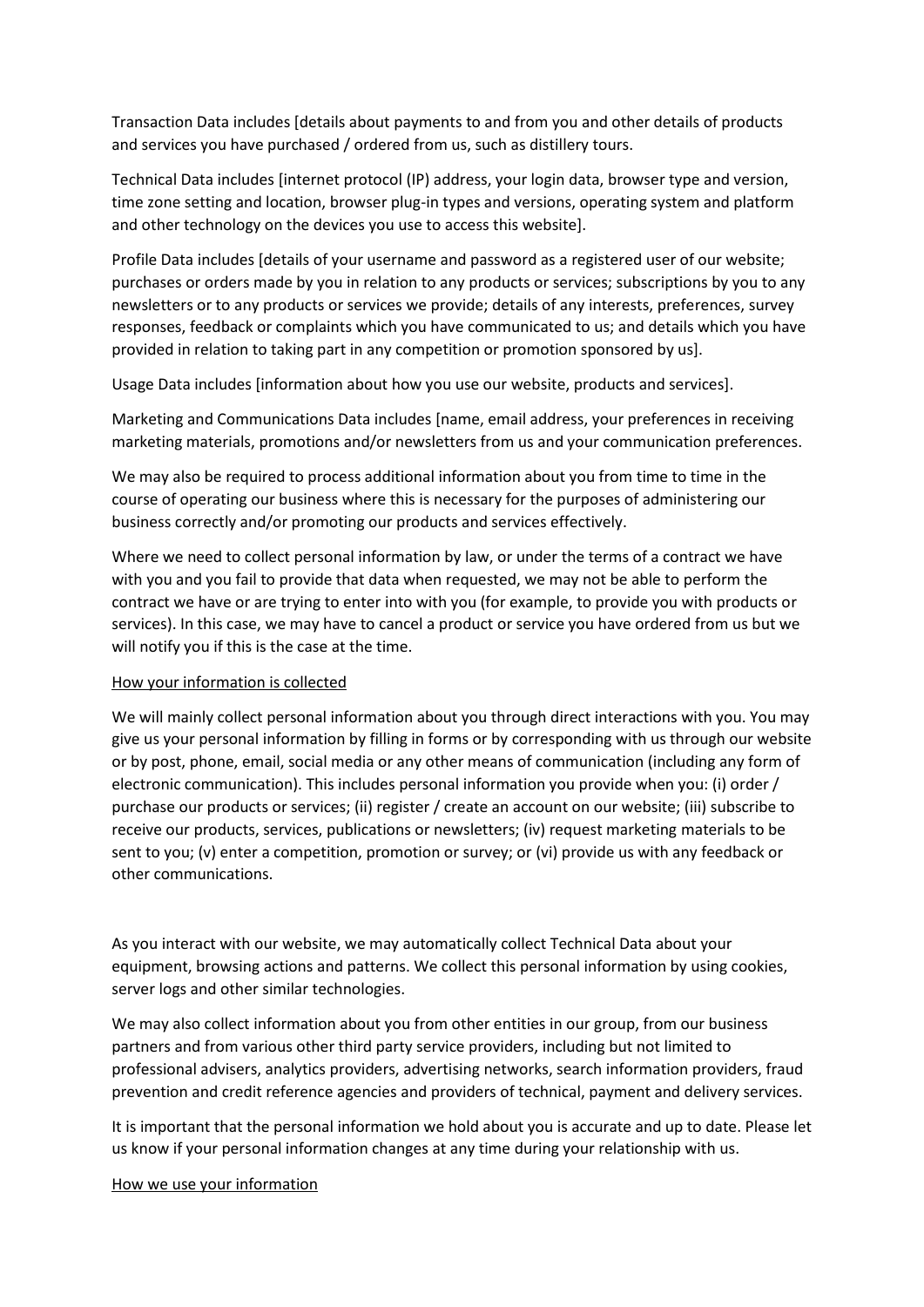We will only use your personal information where we have a lawful basis for doing so. Most commonly, we will use your personal information in the following circumstances:

Where we need to perform the contract, we are about to enter into or have entered into with you.

Where it is necessary for the purposes of our legitimate interests (or those of a third party) and your interests and fundamental rights do not override those legitimate interests.

Where we need to comply with any legal obligation or regulatory requirement.

We may also use consent as a lawful basis for providing you with marketing communications in certain circumstances. For further details, please see the Marketing section below.

Please note that we may process your personal information for more than one lawful ground depending on the specific purpose for which we are using your data. Please contact us if you require details about the specific lawful ground, we are relying on to process your personal information where more than one lawful ground has been set out in the table below.

## **Marketing**

We may use your personal information to form a view on what we think you may want or need, or what may be of interest to you. This is how we decide which products, services, promotions and/or offers may be relevant for you for the purposes of marketing.

You will receive marketing materials from us if you have requested this information from us. You may also receive marketing materials from us if you have purchased products or services from us (e.g. distillery tours), or engaged in negotiations with us in connection with our products or services, or if you have provided us with your details when you entered a competition or registered for a promotion and, in each case, you have not opted out of receiving marketing materials. In these circumstances, we will provide you with marketing materials on the lawful basis that it is necessary for the purposes of our legitimate interests in developing and promoting our products and services and growing our business.

If you have provided us with your details and none of the above circumstances apply, you will only receive marketing materials, email newsletters or email promotions from us in circumstances where you have provided an opt-in consent which confirms that you want to receive such marketing from us. In these circumstances, you have the right to withdraw your consent at any time to the use of your personal information for marketing purposes.

# Opting out of marketing

You have the right to object at any time to the processing of your personal information for direct marketing purposes. If you object to such processing, we will cease to process your personal information for direct marketing purposes.

You can ask us to stop sending you marketing materials at any time by: (i) following the opt-out links on any marketing communication, email message or email newsletter sent to you; or (ii) contacting us by email at hello@crystal-gin.com.

## How long we retain your information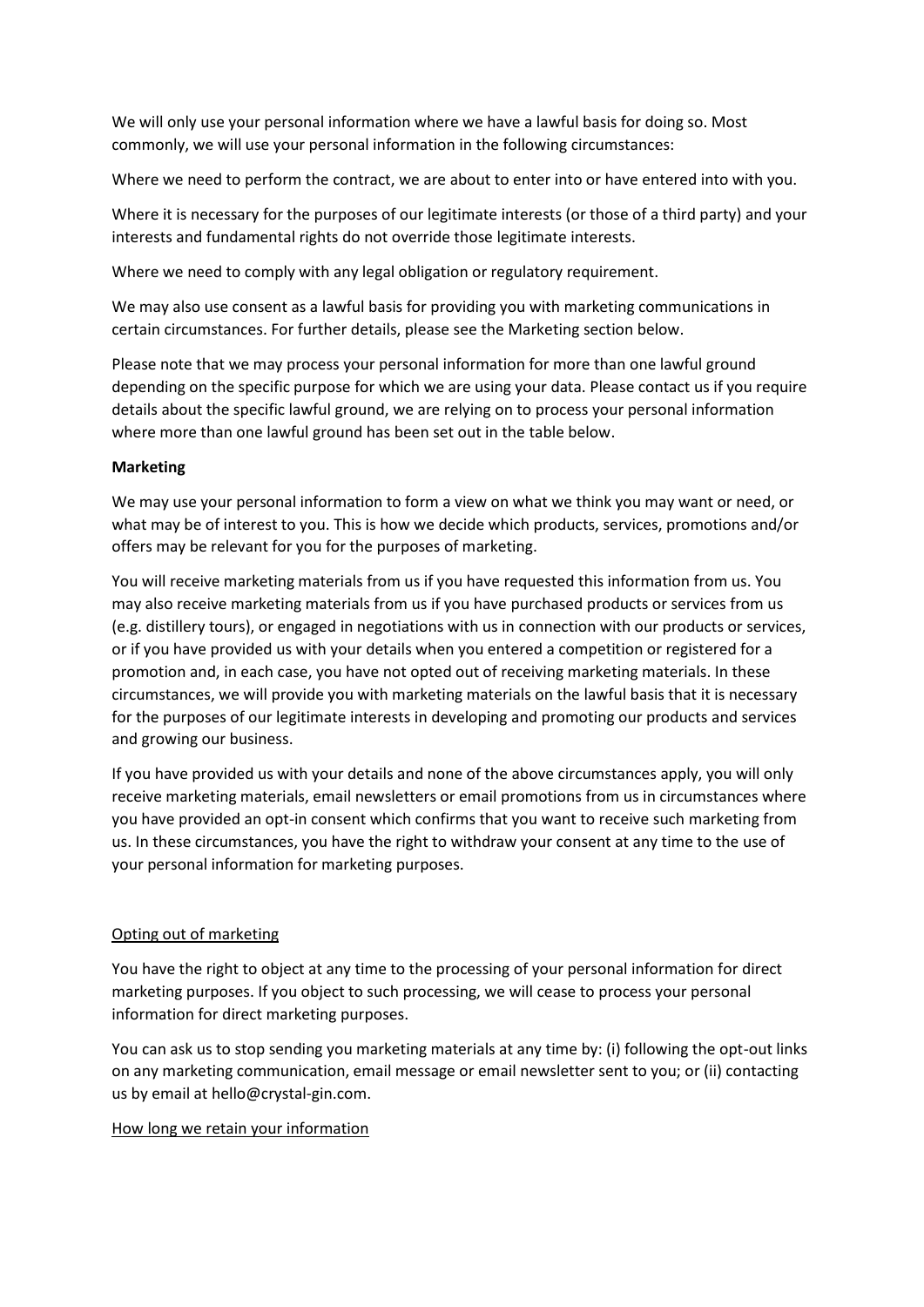We will retain your personal information for as long as necessary to fulfil the purposes we collected it for, including for the purposes of satisfying any legal, accounting, or reporting requirements.

To determine the appropriate retention period for personal information, we consider the amount, nature, and sensitivity of the personal information, the potential risk of harm from unauthorised use or disclosure of your personal information, the purposes for which we process your personal information and whether we can achieve those purposes through other means, and the applicable legal requirements.

## Disclosures of your information

We may need to share your information with various third parties which provide services to us or act on our behalf in connection with the operation of our business. In particular, your information may be disclosed to the following categories of third parties:

Other entities in our corporate group.

Professional advisers (including legal advisers and financial advisers), auditors, insurers, bankers, and financial organisations.

Other third party service providers which provide services to us in connection with the operation of our business, including but not limited to: IT and system administration services and other technical services; website development services; data storage services; digital marketing and email deployment services; tour booking services; customer fulfilment services; logistics, distribution and delivery services; data analytics services; fraud prevention and credit reference services; and payment processing and receipt processing services.

Trade associates and business partners.

Third parties with whom we may enter into negotiations in respect of a commercial agreement, e.g. joint business venture.

Third parties to whom we may choose to sell, transfer, or merge parts of our business or our assets.

HM Revenue & Customs or any other public authority or regulatory authority in circumstances where we are required to disclose personal information by law.

We require all third-party service providers to respect the security of your personal information and to treat it in accordance with the law. We do not permit our third-party service providers to use your information for their own purposes and only permit them to process your information for specified purposes and in accordance with our instructions.

## International data transfers

Please note that there may be instances where it may be necessary for us to transfer your information outside the European Economic Area, e.g. if we use third party service providers from another country. In these circumstances we shall put in place suitable safeguards to ensure that your information is held securely.

Your legal rights in relation your information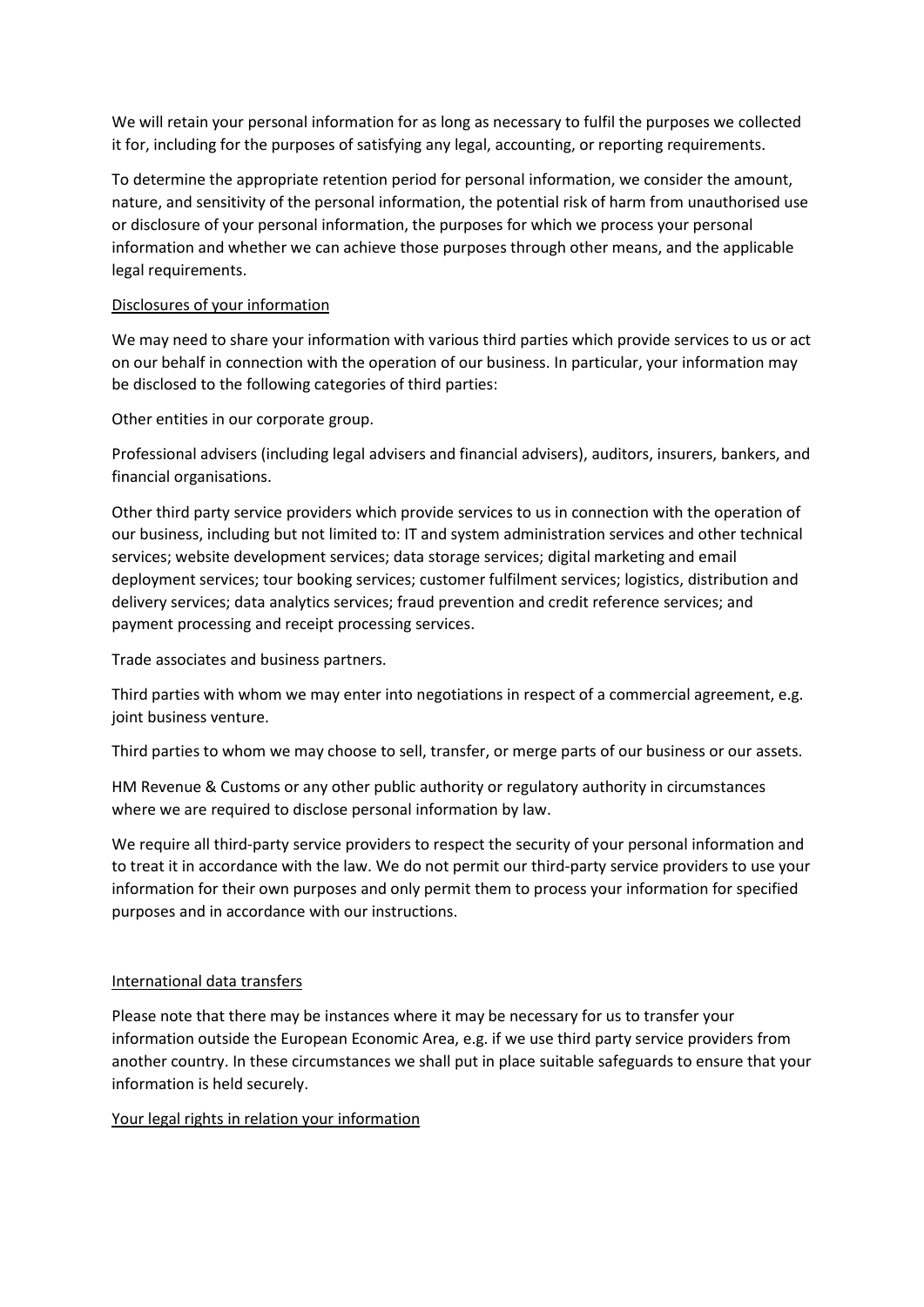Under the GDPR, you have a number of legal rights in relation to the personal information which we hold about you. We respect your legal rights in relation to your information and aim to uphold your rights in everything we do. Your legal rights under the GDPR include the following:

Subject access right – You can ask us to provide you with a copy of the personal information which we hold about you and a description of how we use your information.

Right to rectification – If you believe any information we hold about you may be inaccurate or incomplete, you can require us to rectify these inaccuracies.

Right to erasure / Right to be forgotten – You can require us to erase your information in certain circumstances. However, please note that we may not always be able to comply with your request of erasure for specific legal reasons which will be notified to you, if applicable, at the time of your request.

Right to data portability – Where we process your information using automated means of processing on the basis of your consent or for the purposes of performing a contract with you, you can request that we supply such information to another party in a machine-readable format.

Right to restriction of processing – You can require us to restrict or suspend our processing of your information in certain limited circumstances.

Right to object to processing – Where we process your information on the lawful basis that such processing is necessary for the purposes of our legitimate interests, you have the right to object to us processing your information in certain circumstances.

Right to object to processing for direct marketing purposes – You have the right to object at any time to the processing of your information for direct marketing purposes. If you object to us processing your information for direct marketing purposes, we will no longer process your information for such purposes.

Right to withdraw consent – If we process your information on the basis of your consent, you have the right to withdraw your consent at any time to the processing of your information. However, please note that this will not affect the lawfulness of any processing of your information carried out before you withdraw your consent.

## **How to contact us**

Please get in touch if you have any questions about how we use your information or you wish to contact us about your legal rights or if you have any complaints or feedback about our use of your information. Please contact us at any time by sending an email to us at hello@crystal-gin.com.

If you wish to submit a complaint or express any concerns about our use of your information, please contact us in the first instance. We will do our best to address your concerns to your satisfaction. However, if you feel that we have not resolved your complaint or addressed your concerns, please note that you have the right to make a complaint at any time to the Information Commissioner's Office, the UK supervisory authority for data protection issues.

Please note that we may update this privacy notice at any time. Any changes to this privacy notice will be posted on our website, and where appropriate, notified to you by email.

## **COMPETITIONS AND PROMOTIONS: STANDARD TERMS AND CONDITIONS**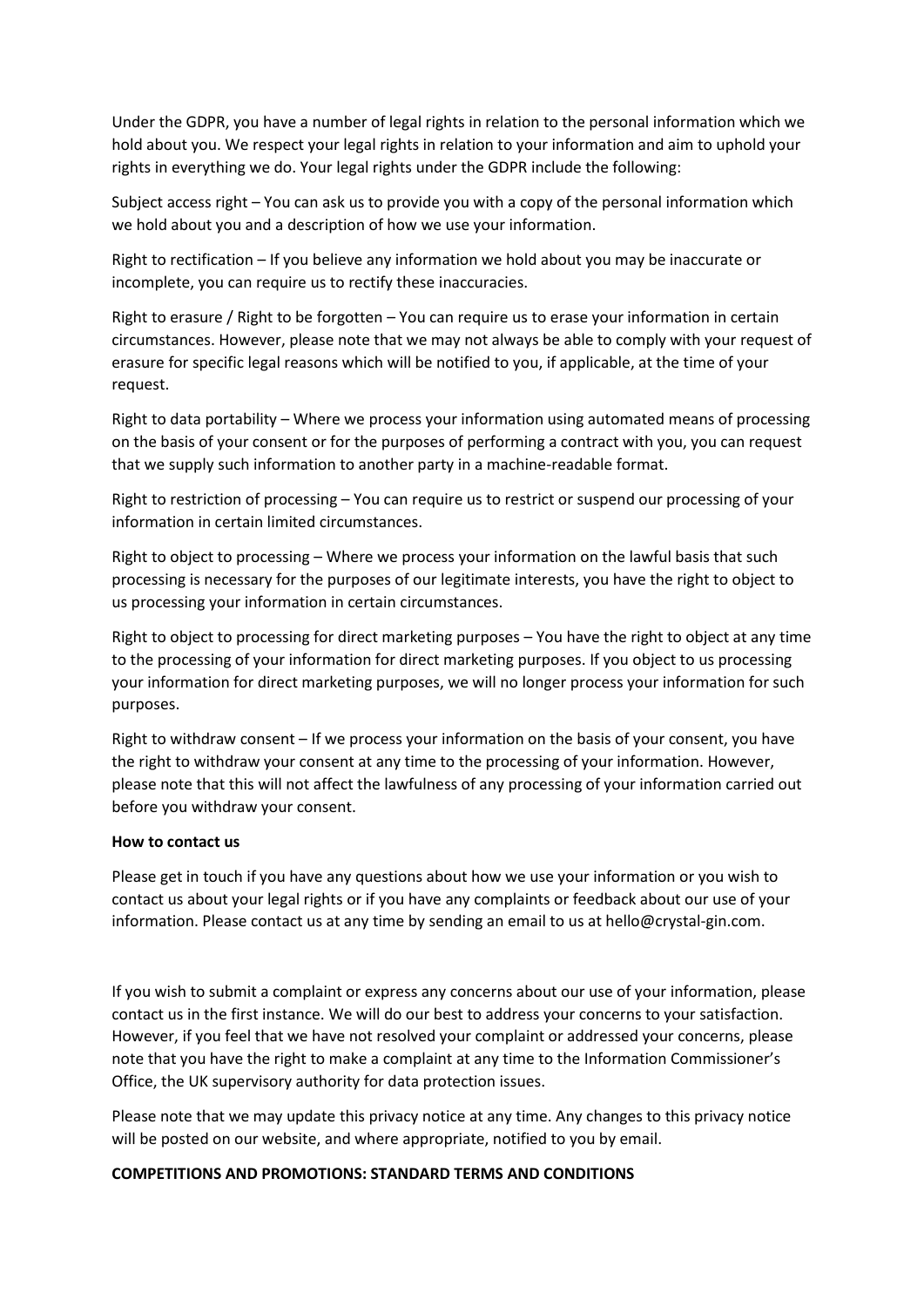Competition details form part of these terms and conditions.

Entry is open to residents of the UK except employees (and their families) of Cristallo Di Luna Ltd (UK) and their agents, the suppliers of the prizes and any other companies associated with the competitions.

The entrant(s) must be aged 18 or over. Proof of identity and age may be required.

Use of a false name or address will result in disqualification.

Entries that are incomplete, illegible, indecipherable, or inaudible (if made by phone) will not be valid and deemed void.

All entries must be made directly by the person entering the competition.

Entries made online using methods generated by a script, macro or the use of automated devices will be void.

No responsibility can be accepted for entries lost, damaged or delayed in the post, or due to computer error in transit.

The prizes are as stated, are not transferable to another individual and no cash or other alternatives will be offered. If the prize stated is 'A Year of Gin' or 'A Year's Supply of Gin' this equates to 12 x 70cl bottles of Cristallo Di Luna.

The winner(s) is (are) responsible for expenses and arrangements not specifically included in the prizes, including any necessary travel documents, passports and visas.

Prizes are subject to availability and the prize suppliers' terms and conditions.

The promoters reserve the right to amend or alter the terms of competitions at any time and reject entries from entrants not entering into the spirit of the competition.

In the event of a prize being unavailable, the promoter reserves the right to offer an alternative prize of equal or greater value.

Unless stated otherwise the winner(s) will be drawn at random from all correct entries received by the closing date stated within the promotional material.

Reasonable efforts will be made to contact the winner(s). If the winner(s) cannot be contacted, or are unable to comply with these terms and conditions, the Promoter reserves the right to offer the prize to the next eligible entrant drawn at random, or in the event that the promotion is being judged the Promoter reserves the right to offer the prize to the runner(s)-up selected by the same judges.

Confirmation of the prize will be made in writing by email to the winner(s).

Failure to respond and/or provide an address for delivery, or failure to meet the eligibility requirements may result in forfeiture of the prize.

Where applicable, the decision of the judges is final based on the criteria set out in the promotion and no correspondence will be entered into over this decision.

Competitions may be modified or withdrawn at any time.